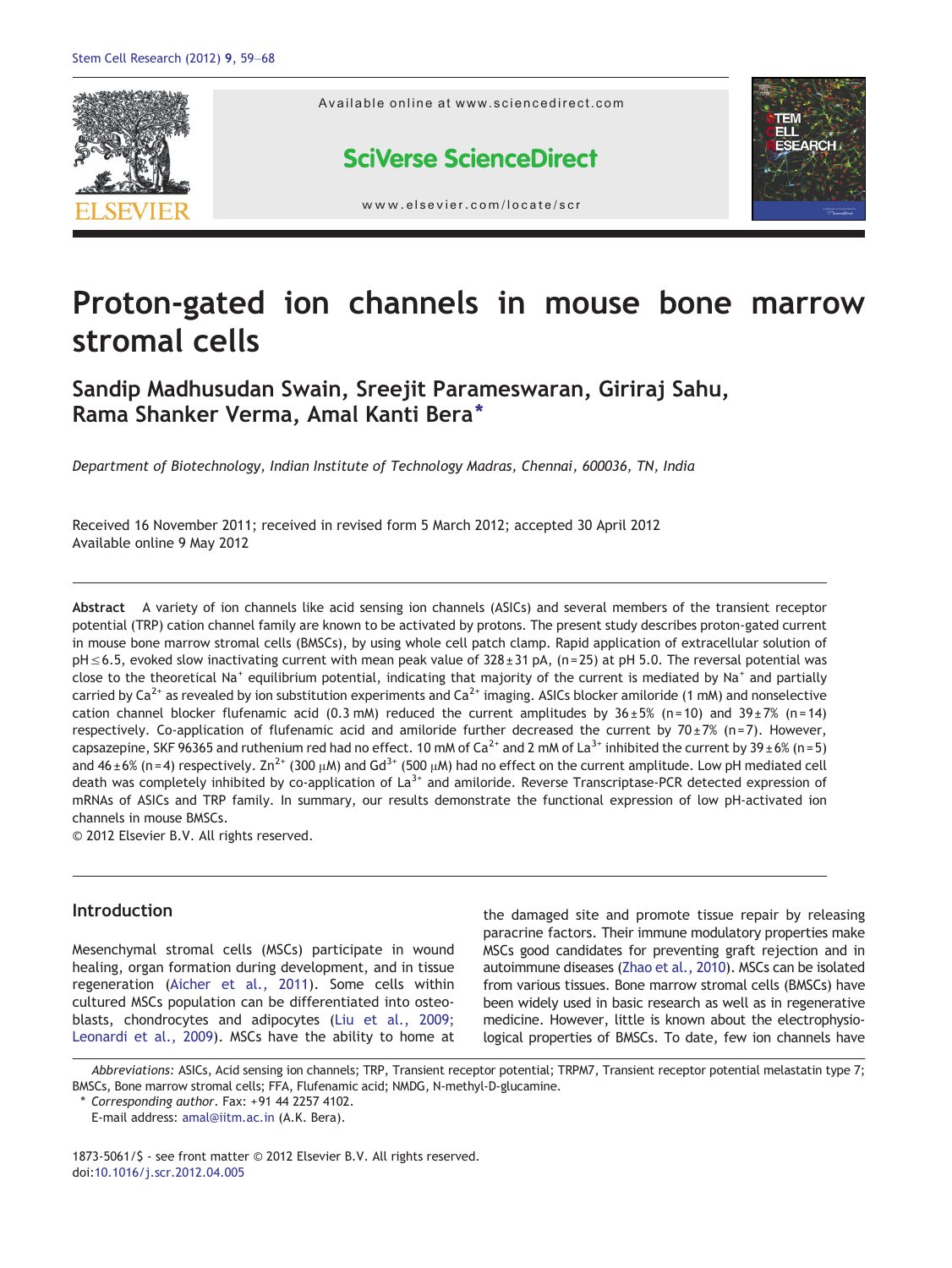<span id="page-1-0"></span>been reported in mouse, rat and human BMSCs. Voltage gated delayed rectifying  $K^+$  channels, TRPM7 channels, maxi  $K^+$ channels, tetrodotoxin (TTX) sensitive sodium channels, and nifedipine sensitive calcium channels, have been reported to be present in different mesenchymal stem cells [\(Li and Deng,](#page-8-0) [2011; Cheng et al., 2010\)](#page-8-0). Expression of low pH‐activated channels like ASICs has not been reported in MCSs. In this study, we characterized the ionic current produced by low extracellular pH in mouse BMSCs. The importance of such proton activated channels in stromal cells has been discussed.

# Results

#### Low pH‐activated inward current

Rapid application of low pH solution generated fast inward currents that decayed slowly in BMSCs. 90% of the cells produced measurable currents in response to the application of acidic solutions of pH 4.0 to 6.5 (Fig. 1A). Interestingly, cells from the first 2 passages did not display these low pH evoked currents. The average current amplitude increased from passage numbers 3 to 9 and then remained constant till the 25th passage. At pH 5.0, the mean peak current was  $328 \pm 31$  pA, (n=25; holding potential −60 mV). At pH≤5.0, about 8% of the cells showed rapid activation and inactivation followed by a slow sustained component, typical of ASIC3 (Fig. 1C). These cells were excluded from further characterization. The halfmaximum activation pH (pH $_{50}$ ), as calculated from the dose– response curve, is about 5.0 (Fig. 1B).

#### Ion permeability

The current–voltage relationship (I–V) for current triggered by pH 5.0 is shown in [Fig. 2.](#page-3-0) The reversal potential with 150 mM extracellular Na<sup>+</sup> and 30 mM intracellular Na<sup>+</sup> was  $55 \pm 6.6$ (n= 7) [\[Fig. 2A](#page-3-0)], 14.1 mV higher than theoretical reversal potential calculated using the Nernst equation. In the presence of equimolar Na<sup>+</sup> in both extra and intra cellular solutions (30 mM), the reversal potential was  $24.36 \pm 7.6$  mV (n=4) [\[Fig. 2](#page-3-0)B], instead of "0" for the given solution as calculated using the Nernst equation. It indicates that the channels are permeable to other ions apart from Na<sup>+</sup>.

 $Ca<sup>2+</sup>$  is one of the major contributors of proton induced current generated by ASIC1a, TRPV1 and nonselective cation channels ([Aarts et al., 2003; Xiong et al., 2004](#page-8-0)). When external Na<sup>+</sup> was substituted with equimolar concentration of NMDG, the peak current was reduced by  $56 \pm 4\%$ , (n=5) at pH 5.0 ([Fig. 2C](#page-3-0)). Removal of both  $Ca^{2+}$  and Na<sup>+</sup> from the extracellular solution abolished the current almost completely [\(Fig. 2D](#page-3-0)), indicating that the observed inward current is due to both Na<sup>+</sup> and Ca<sup>2+</sup>. We further examined the influx of Ca<sup>2+</sup> by fura-2 ratiometric calcium imaging. Application of external solutions of pH 5.0 containing 2 mM  $Ca<sup>2+</sup>$  transiently raised the intracellular calcium in most BMSCs. The florescence intensity



Figure 1 Low pH-activated current in MSCs.(A). Activation of inward currents in MSCs at different pHs. (B) pH dose–response curve was fitted to the Hill equation, as described in [Materials and methods](#page-6-0) section. Each data point at different pH represents mean ± SEM obtained from 3 to 10 cells. The calculated  $pH_{50}$  was 4.97 ± 0.1. Current amplitude at a given pH was normalized to the current, induced by pH 3.5 ( $I/I_{\rm pH}$  3.5). (C) The representative trace showing a distinct biphasic current was observed in 8% of total cell population.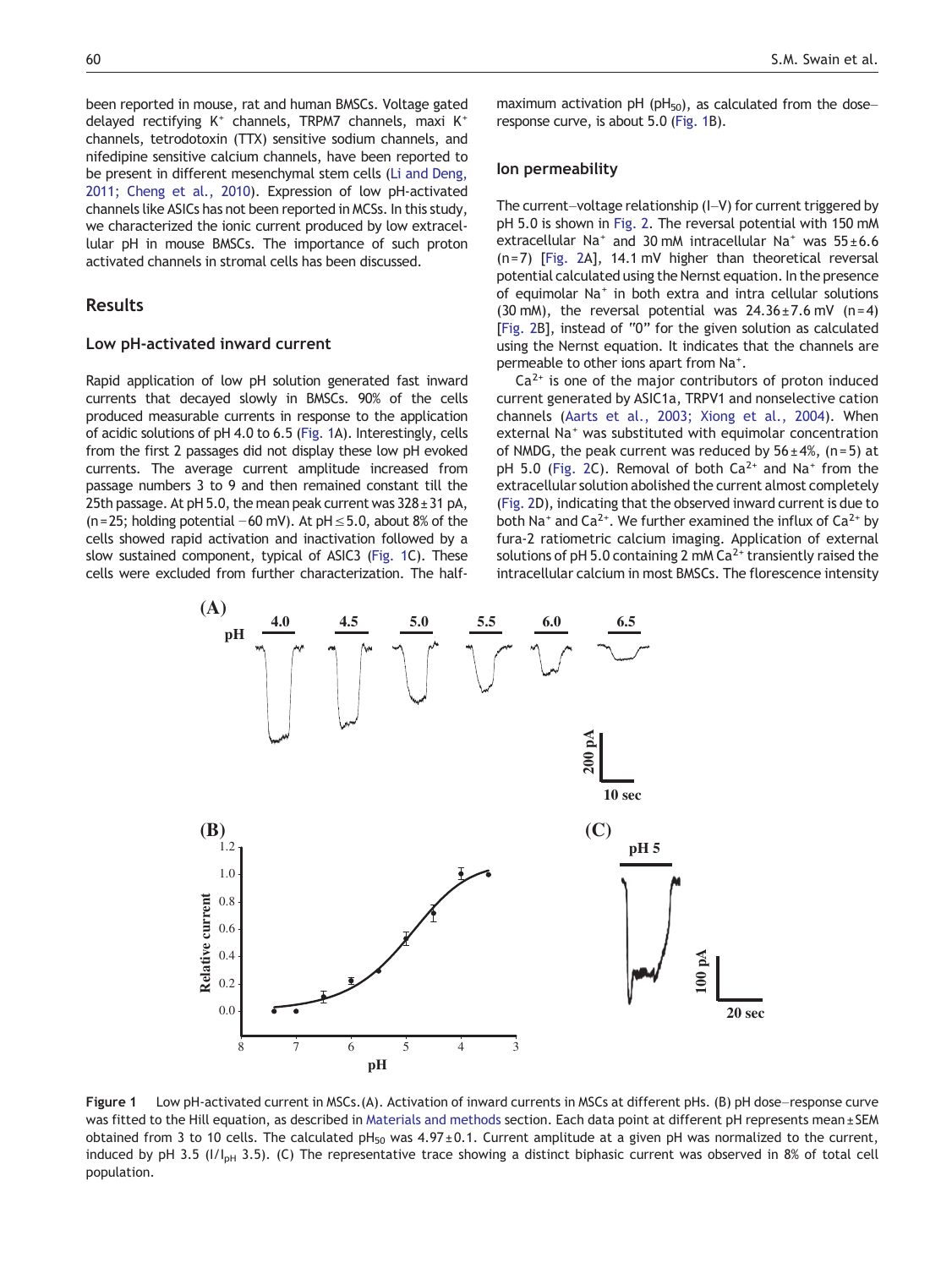ratio ( $F_{340}/F_{380}$ ) increased by  $3.23 \pm 0.23$  fold (n=30) [[Figs. 2E](#page-3-0) and F]. Interestingly, low pH solution, devoid of  $Ca^{2+}$  also raised intracellular calcium to a lesser extent, indicating acid induced calcium release from intracellular stores ([Fig. 2E](#page-3-0)).

To determine the order of permeability of different monovalent cations, the external Na<sup>+</sup> was replaced with equimolar concentration of different monovalent cations. The rank order of permeability was observed as  $\text{Na}^+\text{>} \text{NH}_4^+$ - $Li^+$  > Cs<sup>+</sup> > NMDG, as calculated from the peak currents before and after substitution of the Na<sup>+</sup> with respective monovalents ([Fig. 3](#page-4-0)). When external  $Ca<sup>2+</sup>$  was substituted with 4 mM of  $Ba^{2+}$  the peak current amplitude at pH 5.0 did not differ significantly [\(Fig. 3\)](#page-4-0).

# Pharmacologic properties of low pH induced inward current

Low pH can activate several types of channels and the observed inward current could be due to the cumulative effect of all such activated channels. The possible activated channels could be ASICs, and some members of the sub-family of TRP channel. We used several known blockers of ASICs and TRP channels for further characterization. Amiloride (1 mM), a nonspecific blocker of ASICs ([Lingueglia et al., 1997](#page-8-0)), inhibited the peak current at pH 5.0 by  $36 \pm 5\%$  (n=10) [[Figs. 4A](#page-5-0) and C]. About 70% of the cell population was sensitive to amiloride. To determine the functional expression of different ASIC isoforms, we used metal ions like Ni<sup>2+</sup>, Cd<sup>2+</sup> and Zn<sup>2+</sup>, which are known to modulate ASICs in a subtype specific manner. Application of Ni<sup>2+</sup> (100  $\mu$ M) resulted in the reduction of current amplitude by  $13 \pm 4\%$  (n=6) [\(Fig. 4A](#page-5-0)). Ni<sup>2+</sup> has been reported to block homomeric ASIC1a and heteromeric ASIC1a/ 2a channels without affecting ASIC1b, 2a, and ASIC3 homomeric channels. However, Ni<sup>2+</sup> does not block the ASIC1a/3 and 2a/3 heteromeric channels [\(Staruschenko et al., 2007](#page-8-0)). Since,  $36 \pm 5%$  of proton activated current was contributed by ASICs (amiloride sensitive), 13% attenuation of peak current by  $Ni<sup>2+</sup>$  reflects that about 1/3 of expressed ASICs (homomeric ASIC1a and heteromeric ASIC1a/2a) were sensitive to  $Ni^{2+}$ . However, Cd<sup>2+</sup> (100  $\mu$ M) and Zn<sup>2+</sup> (300  $\mu$ M) had no effect on current amplitude [\(Fig. 4A](#page-5-0)).  $Cd^{2+}$  is known to inhibit ASIC2a and ASIC3 homomeric channels as well as ASIC1a/2a, 1a/3, and 2a/3 heteromeric channels but not the ASIC1a homomeric channel ([Staruschenko et al., 2007.](#page-8-0)) Zn<sup>2+</sup> has been reported to potentiate ASIC2a containing channels ([Baron et al., 2001](#page-8-0)). These results suggest that, ASIC1a homomeric channel is the major ASIC, expressed in BMSCs.

Besides ASICs, some TRP channels also are known to be activated at low pH ([Peter, 2007; Sugiura et al., 2007\)](#page-8-0). Several blockers were used to identify the different TRP members, which can be activated by proton in MCSs. Ruthenium red (5  $\mu$ M), a nonspecific blocker of TRPV channels (TRPV1–V6) ([Clapham, 2003\)](#page-8-0) and TRPM6 ([Voets et al., 2004](#page-9-0)), had no effect on low pH-induced current.  $La^{3+}$  and  $Gd^{3+}$  differentially modulate most of the TRP channels including TRPM2, TRPM3 and TRPM7 [\(Clapham, 2003; Grimm et al., 2005\)](#page-8-0). 1 mM and 2 mM La<sup>3+</sup> inhibited low pH-induced current by  $26 \pm 7\%$  (n=5) and  $46 \pm 6\%$  respectively ([Figs. 4](#page-5-0)A and B). However,  $Gd^{3+}$ (1 mM) had no such effect on low pH‐induced current [\(Fig. 4A](#page-5-0)). Interestingly, TRPV1 blocker capsazepine (20 μM) [\(Bevan and](#page-8-0) [Szolcsányi, 1990\)](#page-8-0) and SKF96365 (100 μM) (1-(beta-[3-(4methoxy-phenyl) propoxy]-4-methoxyphenethyl)-1H‐imidazole hydrochloride), a blocker of TRPC sub-family and receptor mediated calcium entry (RMCE) ([Bomben and Sontheimer,](#page-8-0) [2008; Romero-Mendez et al., 2008\)](#page-8-0) did not affect the proton activated current ([Fig. 4](#page-5-0)A). However, the current was significantly reduced by nonselective cation channel blocker, flufenamic acid (FFA) [\[Fig. 4\]](#page-5-0), which is known to block several TRP members, including TRPC3, TRPC5, TRPM2, TRPM4 and TRPM5 [\(Albert et al., 2006; Ullrich et al., 2005](#page-8-0)). Proton activated current was reduced significantly, when BMSCs were preconditioned with FFA (50  $\mu$ M) [\(Fig. 4](#page-5-0)D). Prolonging pre-conditioning time enhanced the efficacy of FFA. When the cells were treated with FFA (50  $\mu$ M) for 5 s, 30 s and 50 s the current amplitude decreased by  $5.8 \pm 4\%$  (n=4),  $41.3 \pm 7.9\%$  (n=5) and  $62.6 \pm 11\%$ (n=4) respectively ([Fig. 4](#page-5-0)D). Further inhibition was not observed by prolonging the application time. FFA also blocked the current when co-applied with the low pH external solution. FFA (300  $\mu$ M) reduced the peak current by 39 $\pm$ 7.3% (n=14) at pH 5.0 [\(Figs. 4A](#page-5-0) and C). Full recovery of the current was not observed after 3 min of washing. Co-application of FFA (300  $\mu$ M) and amiloride (1 mM) further reduced the current by  $70\pm6\%$ (n=7) [\[Fig. 4](#page-5-0)C]. To know the subtype of TRP channels that actually contributes to the low pH evoked currents, we generated a current–voltage relationship plot (I–V plot) at pH 4.0, after blocking ASICs with 1 mM amiloride. In response to voltage ramps of 50 ms duration spanning −100 to +100 mV, cells produced robust outward rectifying currents and little inward currents [\(Fig. 4](#page-5-0)E). Such an I–V curve is characteristic of the TRPM7 channel [\(Nadler et al., 2001\)](#page-8-0).

#### Effect of extracellular calcium

Extracellular calcium modulates various ion channels, including ASICs [\(Immke and McCleskey, 2003; Paukert et al., 2004](#page-8-0)). The effect of extracellular calcium on proton induced current in BMSCs was studied. In the presence of 5.0, 10 and 20 mM calcium, the peak current reduced by  $21 \pm 6\%$  (n=6)  $30 \pm 6\%$  $(n= 7)$  and  $35 \pm 9\%$  (n=5) respectively ([Fig. 5\)](#page-6-0). 1.0 and 2.0 mM  $Ca<sup>2+</sup>$  showed a similar trend.

# Reverse transcriptase polymerase chain reaction (RT-PCR)

RT-PCR was used to assess the gene expression of various low pH‐activated channels in BMSCs. cDNAs synthesized from total RNA was used for the amplification of desired genes along with mouse specific primers [\(Table 1\)](#page-7-0). [Fig. 6,](#page-7-0) shows the expression profile of the various studied genes. ASIC1a, ASIC3, TRPV1 and TRPM7 showed robust amplification and the fragment sizes were as expected. However, ASIC1b and ASIC2a were not detected even by amplification with multiple primer pairs from the different sites of the coding region.

### Proton‐gated channels are associated acid induced cell death

Over-activation of proton activated channels is known to cause cell death by increasing intracellular calcium ([Chu and](#page-8-0) [Xiong, 2012; Bae and Sun, 2011](#page-8-0)). We examined the role of proton-gated channels in low pH‐induced cell death. About 20% of the cells died when BMSCs were exposed to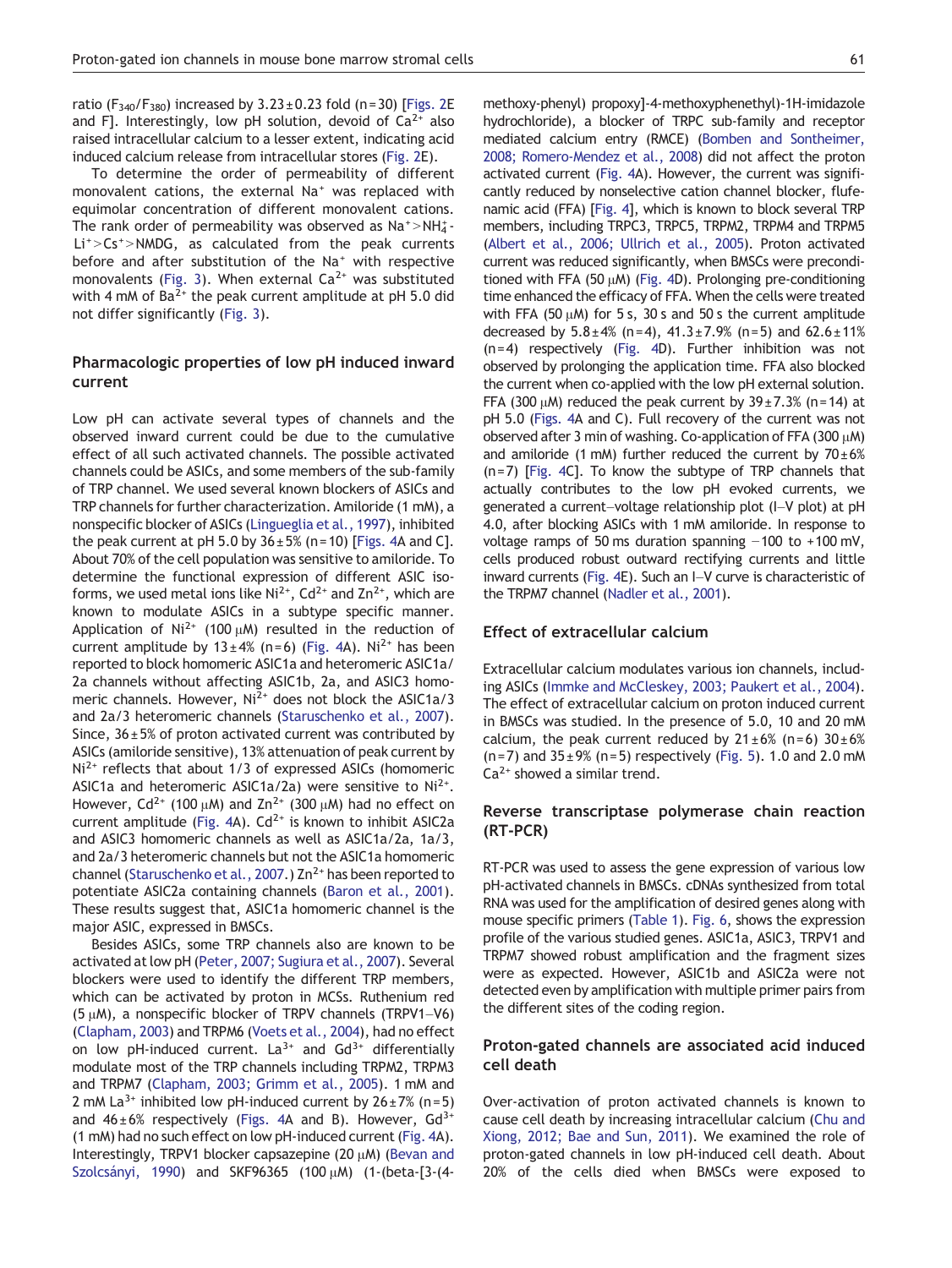<span id="page-3-0"></span>extracellular solution of pH 6.0 for 1 h. Interestingly there was no significant cell death when proton activated channels were blocked with  $La^{3+}$  and amiloride ([Fig. 7\)](#page-7-0), suggesting that these channels are indeed associated with acid induced cell death of BMSCs. Although FFA reduced the channel current significantly, we could not use it in cell death assays due to its cytotoxic effect.

# **Discussion**

In the last decade, BMSCs have gained considerable attention due to their immense potential in regenerative therapy. Although ample work on different receptors and signaling pathways has been published, there are hardly any studies on ion channels expressed in BMSCs. Recent studies have demonstrated that multiple ion channels are heterogeneously present in MSCs and the patterns and phenotypes of ion channels are species- and/or origin-dependent [\(Li and](#page-8-0) [Deng, 2011](#page-8-0)). In the present study, we report the functional expression of low pH‐activated channels in mouse BMSCs. By systematic use of different channel modulators/blockers,

 $(A)$  Outside :150 mM Na<sup>+</sup>, pipette 30 mM Na<sup>+</sup>

we demonstrated that BMSCs express ASICs and TRP channels that are activated by low pH. The electrophysiological data were further substantiated by RT-PCR. About 36% of low pH‐ induced current was contributed by amiloride sensitive ASICs. The rest of the current was due to the activation of TRP channels.

mRNAs of ASIC1a and ASIC3 were detected in BMSCs [\(Fig. 6](#page-7-0)). Although, RT-PCR analysis demonstrated robust amplification of ASIC3, only 8% of cells showed typical ASIC3 type whole cell current [\(Fig. 1](#page-1-0)C). Besides, we also demonstrated that homomeric ASIC1a is predominantly expressed in BMSCs. The possibility of functional heteromeric channel containing ASIC1a and ASIC3 can be ruled out since  $Cd^{2+}$  failed to inhibit the current.

Blocking of ASICs by increased concentration of extracellular  $Ca^{2+}$  is a well known phenomenon. It has been hypothesized that  $Ca^{2+}$  occludes the channel pore and protonation of several negatively charged amino acids in the extracellular domain causes the opening of ASIC by reliving the Ca<sup>2+</sup> block. It has also been proposed that  $Ca^{2+}$ may inhibit ASICs by modulating the gating ([Immke and](#page-8-0) [McCleskey, 2003; Paukert et al., 2004](#page-8-0)). We showed that

#### $(B)$  Outside : 30 mM Na<sup>+</sup>, pipette 30 mM Na<sup>+</sup>



Figure 2 Na<sup>+</sup> selectivity and Ca<sup>2+</sup> permeability of low pH-activated channels in MSCs. (A and B) Current–voltage (I–V) relationships of proton-gated channels at different extracellular Na<sup>+</sup> concentrations. (A) Reversal potential, calculated from I–V plot at outside [Na<sup>+</sup>] 150 mM and inside [Na<sup>+</sup>] 30 mM was 55.4±6.6 mV (n=7), which is higher than the reversal potential of the theoretical Na<sup>+</sup> equilibrium potential. (B) Reversal potential decreased to 24.36 ± 7.6 mV, (n=4) by reducing external Na<sup>+</sup> concentration to 30 mM. (C) Substitution of extracellular Na<sup>+</sup> with equimolar NMDG reduced the current amplitude by  $56 \pm 4\%$ , (n=5). (D) Complete removal of extracellular Na<sup>+</sup> and Ca<sup>2+</sup> abolished 95 ± 4% (n = 4) of the currents, measured at pH 4.5. (E and F) Representative F340/F380 ratio and images showing low pH-induced intracellular  $Ca^{2+}$  rise in MSCs. F340/F380 ratio increased by 3.23 ± 0.23 fold (n = 30), upon application of extracellular solution of pH 5.0. Removal of  $Ca^{2+}$  from extracellular solution reduced the  $Ca^{2+}$  rise significantly (p<0.01). F340/F380 ratio increased by 1.46 ± 0.1 fold (n = 30) in the absence of extracellular Ca<sup>2+</sup>. (F) Representative fluorescent images of cells loaded with fura-2 are taken at 340 nm of excitation before (pH 7.4) and after application of low pH solution.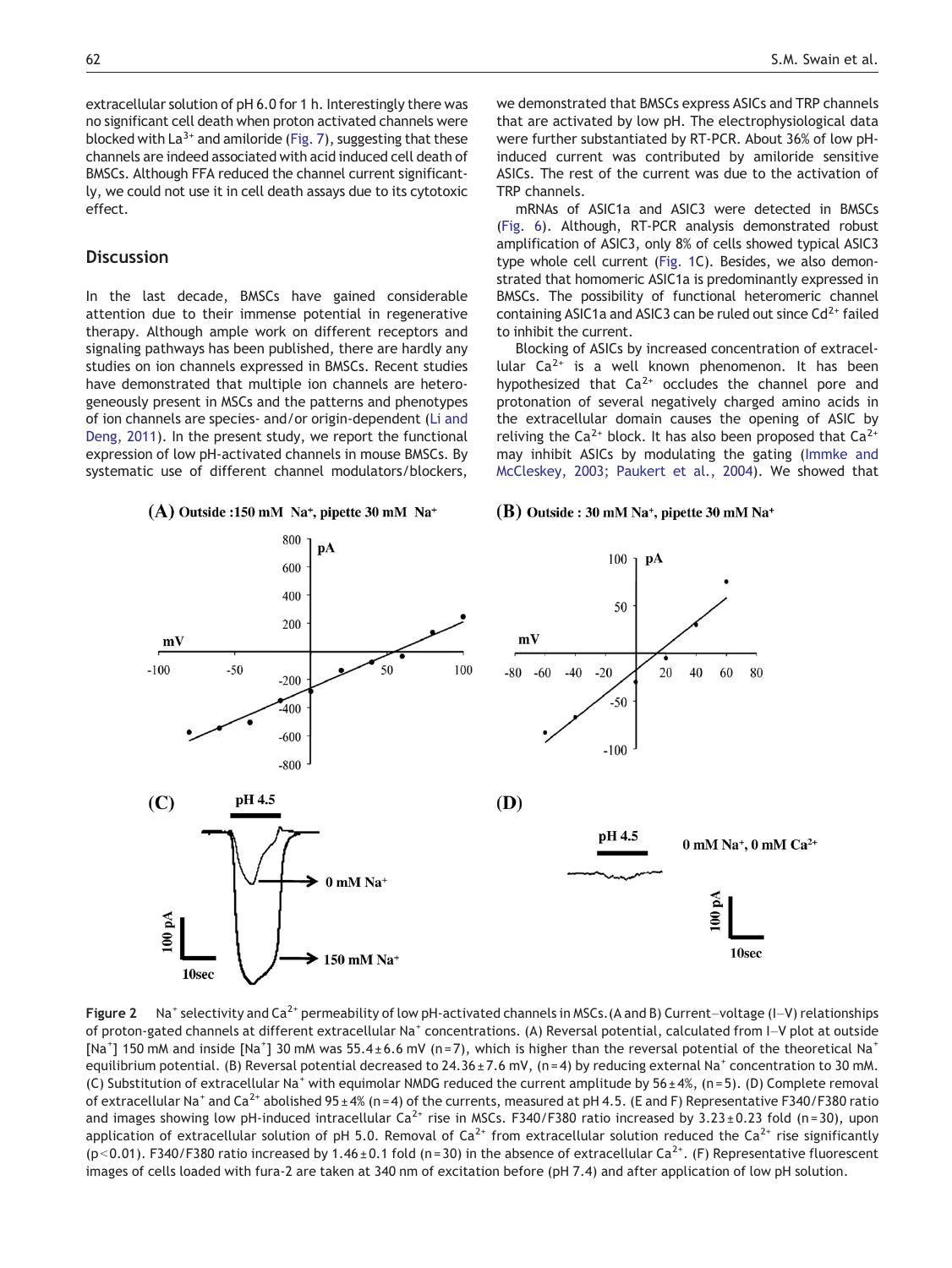<span id="page-4-0"></span>

Figure 2 (continued).

elevated concentrations of extracellular  $Ca<sup>2+</sup>$  decreased low pH-induced current ([Fig. 5](#page-6-0)). Although statistically significant inhibition was observed with 10 mM and 20 mM  $Ca^{2+}$ , the trend was evident with even 1.0 and 2.0 mM  $Ca<sup>2+</sup>$ . ASICs contributed only 36% of the total current and therefore even a slight inhibition by  $Ca^{2+}$  indeed reflects a larger change in ASIC currents.

About 64% of low pH‐induced current was due to the activation of FFA sensitive TRP channels. The expression of TRPV1 and TRPM7 was particularly determined since they were known to be activated by low pH. TRV1 is directly gated by proton whereas, low pH strongly potentiates TRPM7 [\(Jiang et](#page-8-0) [al., 2005; Gunthorpe et al., 2002\)](#page-8-0). RT-PCR analysis detected the presence of both TRPV1 and TRPM7 mRNAs ([Fig. 6\)](#page-7-0). A major problem associated with TRP channel research is the lack of specific pharmacological agents and therefore, we had used nonspecific blockers as well as fairly specific blockers to identify the functional TRP channel subtypes. Although TRPV1 mRNA was detected in BMSCs, it does not seem to contribute low pH‐activated current since a potent antagonist, capsaze-pine, failed to attenuate the current ([Fig. 4A](#page-5-0)). Besides  $Gd^{3+}$ , that generally potentiates TRPV1, ([Tousova et al., 2005](#page-9-0)) had no effect on the current [\(Fig. 4A](#page-5-0)). These data suggests that although undifferentiated BMSCs express TRPV1 mRNA, functional expression is limited. The TRPV1 functional channel may appear after differentiation of BMSCs into a specific cell type. Another TRP family member, TRPC5, was also reported to be activated at low pH [\(Semtner et al., 2007](#page-8-0)). La<sup>3+</sup> and  $Gd^{3+}$ , which potentiate TRPC5, [\(Semtner et al., 2007](#page-8-0)) had inhibitory and no effect on the proton activated current respectively. Thus, the involvement of TRPC5 can be ruled out. Acidic pH can



Figure 3 Cation permeability of low pH-activated channels in MSCs.Permeability of different monovalent cations was tested by substituting external Na<sup>+</sup> with equimolar concentration of different monovalent cations. Average peak current induced by pH 5.0 in 150 mM external Na<sup>+</sup> (control) was normalized to 100. Currents with different substituted cations are expressed as 'relative to control'. Among the tested cations, NH4 showed highest permeability after Na<sup>+</sup> and NMDG the lowest. Replacement of extracellular  $Ca^{2+}$  with 4 mM  $Ba^{2+}$  had no significant effect on current amplitude.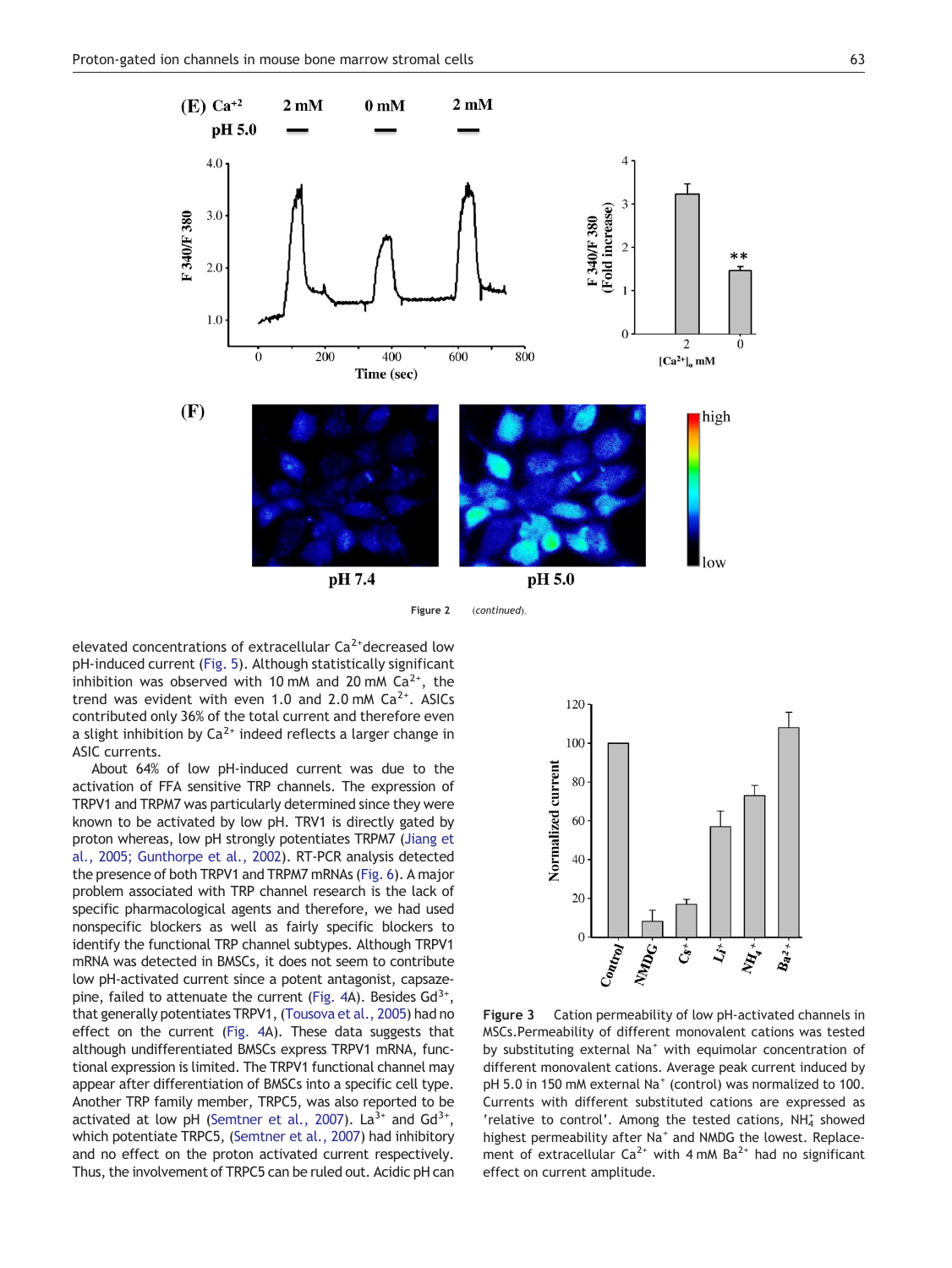<span id="page-5-0"></span>

Figure 4 Inhibition of low pH-activated channels in MSCs by different ions and pharmacological agents.(A) Low pH-activated currents were reduced significantly by 1 mM amiloride, 300  $\mu$ M flufenamic acid (FFA), and both 1 mM and 2 mM La<sup>3+</sup>. Metal ion Ni<sup>2+</sup> reduced the current by 13 ± 4% (n=6), whereas  $Zn^{2+}$  and Cd<sup>2+</sup> had no significant effects. Other blockers like SKF 96365, ruthenium red, gadolinium, nimodipine and capsazepine did not alter the current significantly. (B and C) Traces represent the inhibition of currents by La<sup>3+</sup> and amiloride in combination with FFA. Co-application of amiloride and FFA blocked the current by 69.48 ± 6.57%, n = 7 (p<0.05). (C-ii) Represents effect of FFA alone. Current traces presented in (C-i) and (C-ii) are recorded from two different cells. (D) 50 μM of FFA blocked the channel current by  $5.8 \pm 4\%$  (n=4),  $41.3 \pm 7.9\%$  (n=5) and 62.6 $\pm 11\%$  (n=4), when preconditioned at closed state for 5 s, 30 s and 50 s respectively. (E) Current–voltage relationships in the presence of amiloride, obtained from BMSC at pH 4.0. The currents exhibited strong outward rectification with insignificant inward component, a characteristic of TRPM7 channel.

potentiate the activity of TRPM7 by 10 fold [\(Jiang et al., 2005;](#page-8-0) [Cui et al., 2011\)](#page-8-0). It is also sensitive to FFA and  $La^{3+}$  [\(Jiang et al.,](#page-8-0) [2003; Kerschbaum et al., 2003\)](#page-8-0). Therefore, the FFA sensitive component of the low pH‐activated current in BMSCs is possibly due to the activation of TRPM7 channels. To confirm it further, we generated an I–V plot at low pH in the presence of amiloride for blocking ASICs. As shown in Fig. 4E, the I–V plot shows outward rectification with slight inward current, a typical characteristic of the TRPM7 channel ([Nadler et al.,](#page-8-0) [2001](#page-8-0)).

TRPM7 channel has been implicated in cell survival and proliferation. In zebra fish, TRPM7 knockouts showed several development defects in skeletal muscle and growth retardation [\(Elizondo et al., 2005](#page-8-0)). TRPM7 was also reported to regulate cell migration [\(Wei et al., 2009\)](#page-9-0). Knocking down TRPM7 in DT-40B cells resulted in growth retardation and death [\(Nadler et](#page-8-0)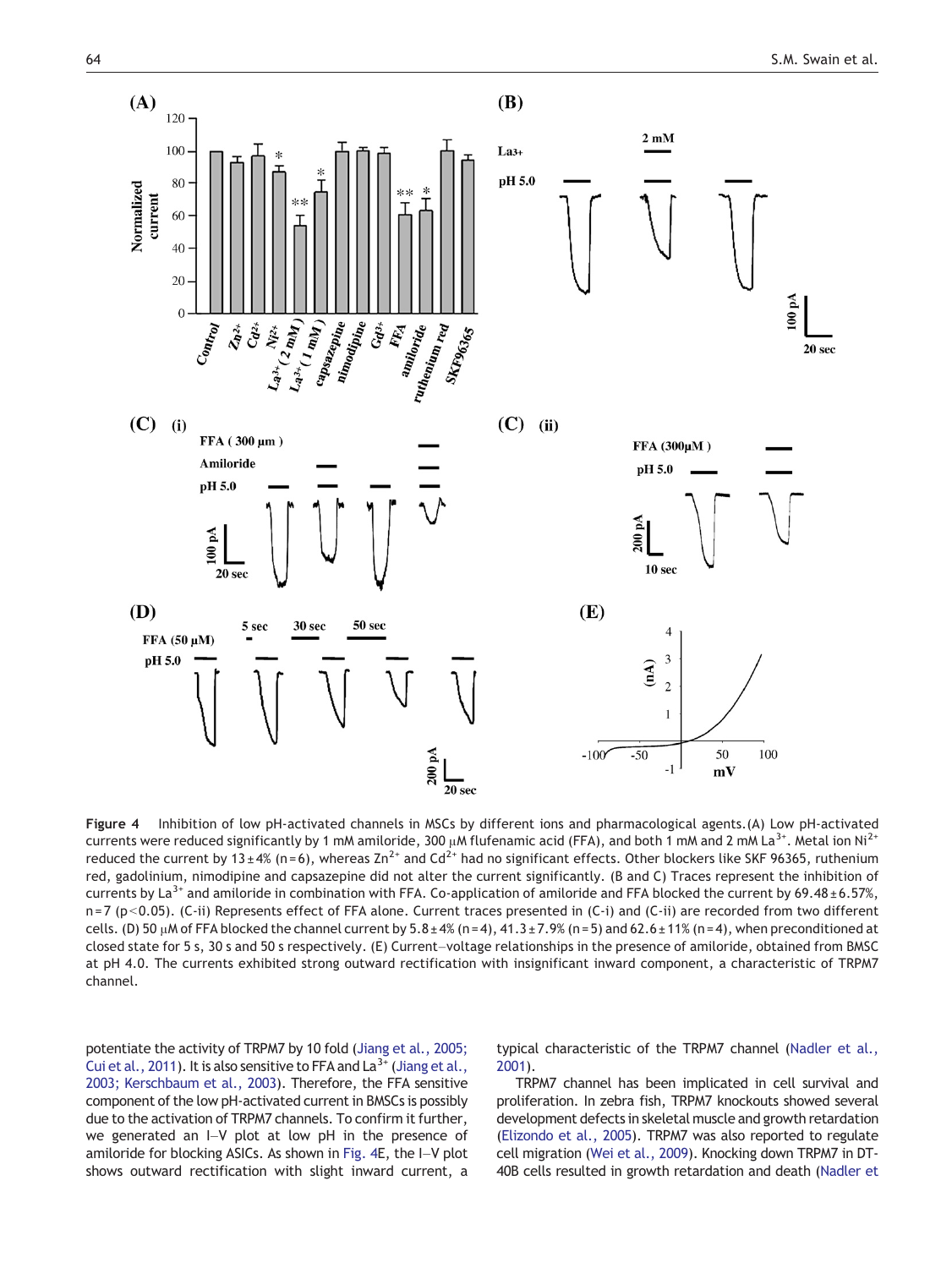<span id="page-6-0"></span>[al., 2001](#page-8-0)). Similarly, TRPM7 knocked down MSCs showed decreased cell proliferation and viability, suggesting its role in differentiation and development [\(Cheng et al., 2010](#page-8-0)). On the other hand, ASICs are yet to be implicated in cell proliferation or differentiation. Over-activation of ASICs and TRP channels is known to cause cell death by increasing intracellular calcium. They are associated with low pH-induced cell death in many patho-physiological conditions ([Xiong et al., 2004; Bae and Sun,](#page-9-0) [2011](#page-9-0)). In our study, BMSCs showed TRP and ASICs mediated intracellular calcium rise and mortality, when treated with low pH solutions. Acid induced death was prevented by blocking these channels. In regenerative therapy, MSCs are often exposed to the inflammatory milieu where extracellular pH is invariably acidic ([Nedergaard et al., 1991; Siesjo et al.,](#page-8-0) [1996\)](#page-8-0) and thus activation of these channels is inevitable. Therefore the viability of BMSCs in the affected region will be compromised unless activities of proton‐gated calcium permeable ASICs and TRP channels are controlled.

# Materials and methods

#### Reagents

All reagents for cell culture were purchased from Gibco Life Technologies, Grand Island, NY, USA. Fura-2AM was procured from Molecular Probes, Eugene, Oregon, USA. All channel blockers, BAPTA, NMDG, EGTA and salts used in the experiments were purchased from Sigma-Aldrich Corp., St. Louis, MO, USA.

#### Isolation and culture of bone marrow derived BMSCs

6–8 weeks-old Swiss albino mice were procured from Tamil Nadu Veterinary and Animal Sciences University, Chennai, India. The procedure was approved by the Institutional Animal Ethics Committee. Mice were euthanized and BMSCs were isolated as described earlier [\(Sreejit and Verma, 2011\)](#page-8-0). Briefly, BMSCs were collected from the aspirates of the femurs and tibias of mice  $(-20 g)$  with 10 ml of MSC maintenance medium (MM) consisting of DMEM/F12 (1:1) supplemented with fetal calf serum (FCS) (20%), penicillin (100 U/ml), and streptomycin (100 mg/ml), 2 mM L-



Figure 5 Effect of extracellular calcium.There was no significant change in peak current with 0.1, 1 and 2 mM extracellular  $Ca<sup>2+</sup>$ . However in the presence of 5 mM, 10 mM and 20 mM calcium, the peak current reduced by  $21 \pm 5.9\%$  (n=6),  $30 \pm 6.4\%$  $(n=7)$  and  $35 \pm 8.9%$  (n=5) respectively.

glutamine, 0.1 mM nonessential amino acids and 3 mM sodium pyruvate. Cells were washed twice and resuspended in bone marrow matrix media (BMM) and plated at a density of  $1 \times 10^4$  cells/cm<sup>2</sup> in flasks. Cultures were

maintained at 37 °C in a humidified atmosphere containing 5% CO<sub>2</sub>. After 72 h, nonadherent cells were discarded, and the adherent cells were thoroughly washed twice with Dulbecco's Phosphate Buffered Saline (DPBS). Fresh complete medium was added and replaced every 3 or 4 days for ~10 days. The cells were harvested after incubation with 0.25% trypsin and 1 mM EDTA for 5 min at 37 °C and replated at densities of  $5 \times 10^3$  cells/cm<sup>2</sup>. These cells were maintained for electrophysiological studies. Results presented here are from the cells between passages 7 and 13.

#### Patch clamp recording

Low pH-activated whole cell current was recorded with amplifier Axopatch 200B (Molecular Devices, Sunnyvale, CA, USA), as described earlier [\(Jetti et al., 2010](#page-8-0)). Patch pipettes of 4–6 MΩ were prepared from borosilicate glass using pipette puller P-80 (Sutter Instrument Company, Novato, CA, USA). Current was recorded at a holding potential of −60 mV unless otherwise mentioned. Digidata 1440 and pClamp 10 (Molecular Devices, Sunnyvale, CA, USA) were used for digitization, data acquisition and analysis. Data were sampled at 10 kHz and low pass filtered at 1 kHz. The external solution contained (in mM): 150 NaCl, 5 KCl, 1 MgCl $_2$ , 2 CaCl $_2$ , 10 glucose and 10 HEPES (pH 7.4). The pipette solution for whole cell patch recording contained (in mM): 120 KCl, 30 NaCl, 1 MgCl<sub>2</sub>, 0.5 CaCl<sub>2</sub>, 0.5 EGTA, 2 Mg‐ATP, and 10 HEPES (pH 7.2). 2-[N-morpholino] ethanesulfonic acid (MES) was used for buffering external solutions of pH below pH 6.0. The extracellular solutions without Na<sup>+</sup> or 30 mM Na<sup>+</sup> were prepared by substituting with equimolar N-methyl-D-glucamine (NMDG). 5 mM EGTA or 1 mM BAPTA was added in Ca<sup>2+</sup>-free medium of pH 7.4 and pH < 7.0 respectively. In the ion permeability experiment, the pipette solution contained (in mM) 120 CsCl, 30 NaCl, 1  $MgCl<sub>2</sub>$ , 0.5  $CaCl<sub>2</sub>$ , 0.5 EGTA, 2 Mg-ATP and 10 HEPES. In external solution, NaCl was replaced with 150 mM monovalent ion. The Cs<sup>+</sup> permeability experiment was performed with 120 mM KCl in pipette instead of 120 mM CsCl.

# $Ca<sup>2+</sup>$  imaging

Intracellular calcium ( $[Ca^{2+}]_i$ ) was measured by standard ratiometric method, using Fura-2. Cells grown on cover slips were incubated with  $5 \mu$ M fura 2-AM in bathing solution containing (in mM): 150 NaCl, 5 KCl, 2 CaCl<sub>2</sub>, 1  $MgCl<sub>2</sub>$ , 10 HEPES, and 10 glucose (pH 7.4) at room temperature (22–24 °C) for 30 min, followed by 30 min of washing with dye free solution.  $[Ca^{2+}]_i$  was imaged with appropriate excitation and emission filters for fura-2. Images were captured with an Andor CCD camera (Andor Technology, Belfast, Northern Ireland, UK), attached to an Olympus IX71 inverted microscope. The low pH test solution was supplemented with major  $Ca^{2+}$  entry pathway blockers e.g. CNQX (20  $\mu$ M, for glutamate receptors) and nimodipine (10 μM, for L-type calcium channel). Image intensity was calculated from the background subtracted images, by using Image J software.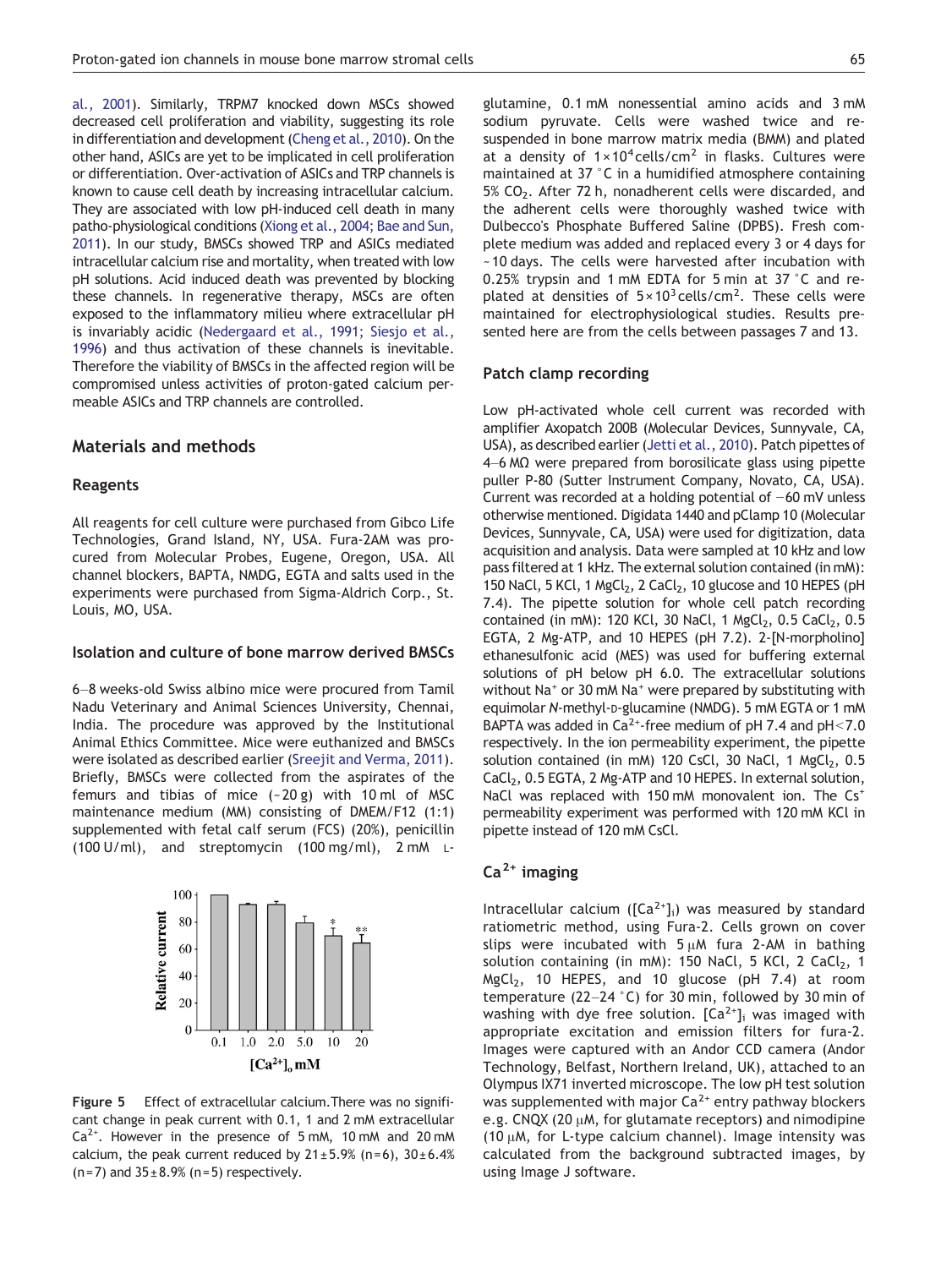<span id="page-7-0"></span>Table 1 Mouse gene specific primers for RT-PCR.

| Name                | Gene Bank accession no. | Primer sequence (5'-3' and F-forward, R-Reverse) | Product size, bp |
|---------------------|-------------------------|--------------------------------------------------|------------------|
| ASIC <sub>1</sub> a | NM 009597.1             | (Set-1), F: CTTGCCCACATCTTCTCCTATG               | 515 $(a)$        |
|                     |                         | R: AGTCCCACCTTTCATGGTCTTC                        |                  |
|                     |                         | (Set-2), F: CCTTCAACATGCGTGAGTTCTAC              | 616 $(a^*)$      |
|                     |                         | R:TGGTCTTTCTCCACTAGGAAGTC                        |                  |
|                     |                         | (Set-3), F: GCCTATGAGATCGCAGGG                   | 286(a)           |
|                     |                         | R: AAAGTCCTCAAACGTGCCTC                          |                  |
| ASIC <sub>1</sub> b | AB208022.1              | Set-1), F: AGAATCGGAAGAAGAAGAAGAGAAG             | 328(n)           |
|                     |                         | R: GTAGAGCAAGTCAGGGTAGCTGAG                      |                  |
| ASIC <sub>2</sub> a | NM 001034013.2          | (Set-1), F: TCGGAGAGAGTATCCTACTATTTCTCAT         | 521(n)           |
|                     |                         | R: CTTCAAACGTTGTTTCCTCTGTCT                      |                  |
|                     |                         | (Set-2), F: CAACTTCAAACACTACAAACCGAAG            | 628(n)           |
|                     |                         | R: CAGTAATTGCTGTCCTTTTCTGC                       |                  |
|                     |                         | (Set-3), F: GAAGAGGAAGGGAGCCATGAT                | 256(n)           |
|                     |                         | R: GGCAGAAGTTCGCAATGTG                           |                  |
| ASIC <sub>3</sub>   | NM 183000.2             | (Set-1), F: CTCTACCAGGTGGCTGAGCGGGTTC            | 687(a)           |
|                     |                         | R: AGTTGTGCCATGTCAAAAGTCG                        |                  |
|                     |                         | (Set-2), F: GCTGAACATGCTGCCTACCTTC               | 404 $(a^*)$      |
|                     |                         | R: CTGGGCTGGCACAGTCCTTGT                         |                  |
|                     |                         | (Set-3), F: CCCAGCTCTGGACGCTATG                  | 414 $(a)$        |
|                     |                         | R: TCTTCCTGGAGCAGAGTGTTG                         |                  |
| TRPV1               | NM 001001445.1          | (Set-1), F: AGACAGAGACCCTAACTCCAAGC              | 571 $(a^*)$      |
|                     |                         | R: AATGGCAATGTGTAATGCTGTC                        |                  |
|                     |                         | (Set-2), F: GTGGAGGTGGCAGATAACACAG               | 533 $(a)$        |
|                     |                         | R: GAAGAAGAAGTAGACTCCTCCTGACAC                   |                  |
| TRPM7               | NM 001164325.1          | (SET-1), F: ATTCATGCTAGAATTGGGCAAG               | 396 $(a^*)$      |
|                     |                         | R: AGTGTAAGGATAAGCTGGTCAAATG                     |                  |

Amplified (a), amplified and shown in Fig. 6 (a\*) and not amplified (n).

# Cell viability assay

Confluent BMSC cultures grown on 24 well plates were incubated with an extracellular solution of pH 6.0, with or without amiloride and Lanthanum chloride (300 μM each) for 1 h in a cell culture incubator (5% CO<sub>2</sub>, 37 °C). The control group was treated with an extracellular solution of pH 7.4. After washing, cells were treated with 100 μg/ml Alamar blue prepared in serum and antibiotic free media at 37 °C for 2 h ([Nakayama et al., 1997\)](#page-8-0). Fluorescence intensity was measured with 570 nm excitation and 595 nm emission. The reduction of fluorescence intensity correlates with cell death. Fluorescence intensity of the cells treated with extracellular solution of pH 7.4 was normalized to 100% viability and other groups were expressed accordingly.



Figure 6 RT-PCR analysis.RT-PCR analysis detected messenger RNAs (mRNA) of ASIC1a, ASIC3, TRPV1 and TRPM7 in BMSCs. ASIC1b and ASIC2a were not detected. The gel-picture represents RT-PCR products of one set of primers of each gene.

#### RT-PCR

Total RNA of mouse bone marrow derived MCSs was isolated by using the acid guanidinium thiocyanate–phenol–chloroform extraction method [\(Chomczynski and Sacchi, 1987](#page-8-0)). RNA was subjected to cDNA conversion using M-MLV Reverse Transcriptase (New England Biologicals, Beverly, MA, USA) along with oligo (dT) primers. cDNA was then used for polymerase chain reaction (PCR) analysis with mouse ASICs and TRP channel primers made from coding sequence regions



Figure 7 Blockers of ASICs and TRP channels protect BMSCs from acid induced death.Co-application of ASICs blocker amiloride and TRP channels blocker  $La^{3+}$  prevented low pH (pH 6.0, for 1 h)-induced death of BMSCs. Values are mean ± SEM of three independent experiments.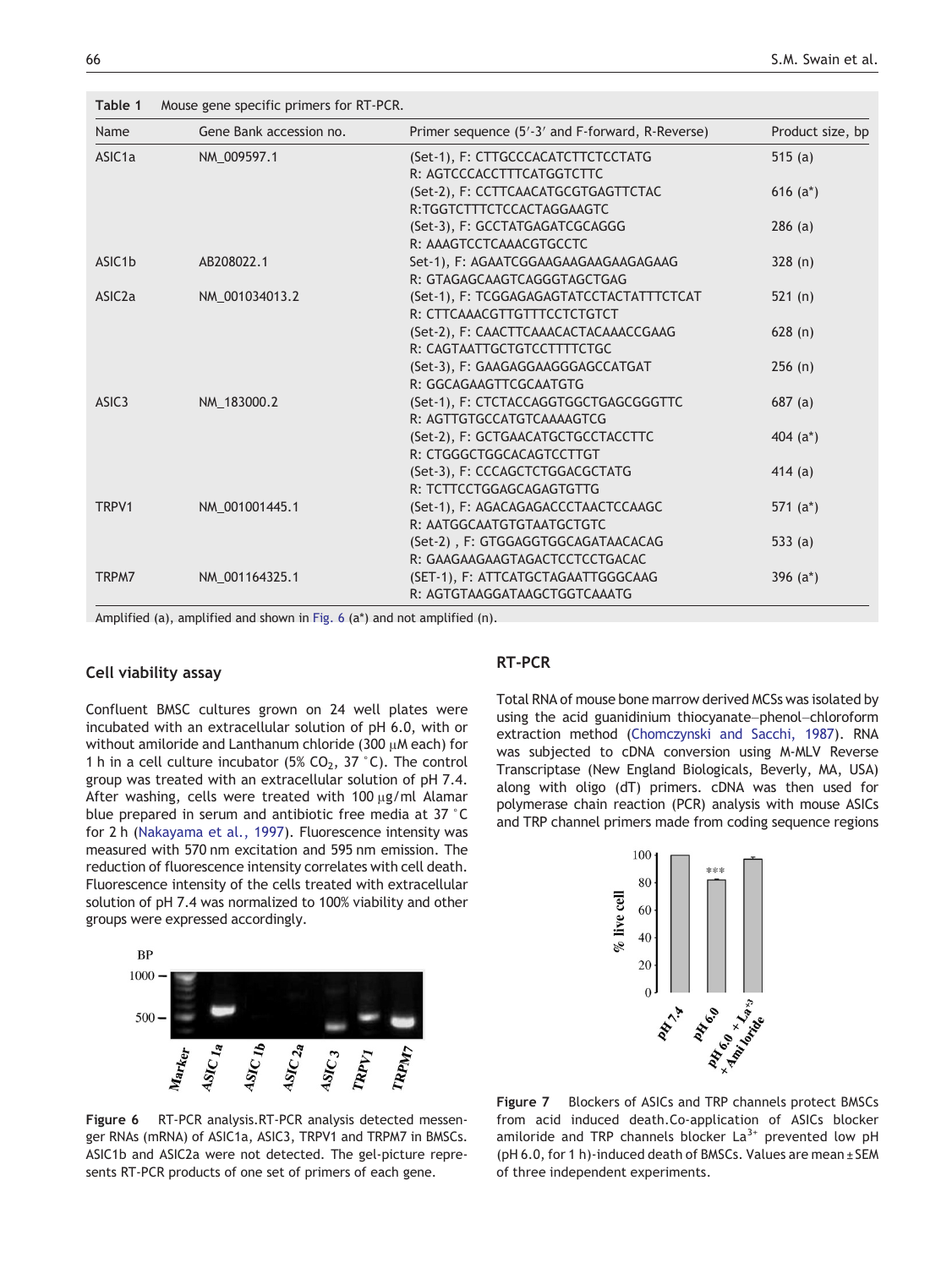<span id="page-8-0"></span>([Table 1](#page-7-0)). To determine the isoforms of ASICs and TRPV1, different sets of primer from different coding regions of mouse ASIC 1a, 2a, 3 and TRPV1 were used. cDNA was amplified using a DNA thermal cycler containing a standard concentration of PCR components and PCR products were observed in 1.5% Agarose gel in TAE buffer.

#### Statistical analysis

Recorded current was analyzed with Clamp fit 10.0 (Molecular Devices, Sunnyvale, CA, USA) and dose–response curves were fitted with the Hill equation to calculate  $IC_{50}$ , using Sigma plot 11.0. Statistical test was carried out by using Student's t-test for comparison of two groups and ANOVA for multiple comparisons.

# Acknowledgments

This work was supported by the Department of Biotechnology and the Department of Science and Technology, India. Sandip M. Swain and Sreejit Parameswaran received doctoral fellowships from UGC and ICMR, India respectively. We acknowledge Divya and Mohona for their efforts in correcting the manuscript.

#### References

- Aarts, M., Iihara, K., Wei, W.L., Xiong, Z.G., Arundine, M., Cerwinski, W., MacDonald, J.F., Tymianski, M., 2003. A key role for TRPM7 channels in anoxic neuronal death. Cell 115, 863–877.
- Aicher, W.K., Bühring, H.J., Hart, M., Rolauffs, B., Badke, A., Klein, G., 2011. Regeneration of cartilage and bone by defined subsets of mesenchymal stromal cells-potential and pitfalls. Adv. Drug Deliv. Rev. 63, 342–351.
- Albert, A.P., Pucovský, V., Prestwich, S.A., Large, W.A., 2006. TRPC3 properties of a native constitutively active  $Ca^{2+}$ -permeable cation channel in rabbit ear artery myocytes. J. Physiol. 571, 361–369.
- Bae, C.Y.J., Sun, H.-S., 2011. TRPM7 in cerebral ischemia and potential target for drug development in stroke. Acta Pharmacol. Sin. 32, 725–733.
- Baron, A., Schaefer, L., Lingueglia, E., Champigny, G., Lazdunski, M., 2001.  $\text{Zn}^{2+}$  and H<sup>+</sup> are coactivators of acid-sensing ion channels. J. Biol. Chem. 276, 35361–35367.
- Bevan, S., Szolcsányi, J., 1990. Sensory neuron-specific actions of capsaicin: mechanisms and applications. Trends Pharmacol. Sci. 11, 331–333.
- Bomben, V.C., Sontheimer, H.W., 2008. Inhibition of transient receptor potential canonical channels impairs cytokinesis in human malignant gliomas. Cell Prolif. 41, 98–121.
- Cheng, H., Feng, J.M., Figueiredo, M.L., Zhang, H., Nelson, P.L., Marigo, V., Beck, A., 2010. Transient receptor potential melastatin type 7 channel is critical for the survival of bone marrow derived mesenchymal stem cells. Stem Cells Dev. 19, 1393–1403.
- Chomczynski, P., Sacchi, N., 1987. Single-step method of RNA isolation by acid guanidinium thiocyanate–phenol–chloroform extraction. Anal. Biochem. 162, 156–159.
- Chu, X.P., Xiong, Z.G., 2012. Physiological and pathological functions of acid-sensing ion channels in the central nervous system. Curr. Drug Targets 13, 263–271.
- Clapham, D.E., 2003. TRP channels as cellular sensors. Nature 426, 517–524.
- Cui, N., Zhang, X., Tadepalli, J.S., Yu, L., Gai, H., Petit, J., Pamulapati, R.T., Jin, X., Jiang, C., 2011. Involvement of TRP

channels in the  $CO<sub>2</sub>$  chemosensitivity of locus coeruleus neurons. J. Neurophysiol. 105, 2791–2801.

- Elizondo, M.R., Arduini, B.L., Paulsen, J., MacDonald, E.L., Sabel, J.L., Henion, P.D., 2005. Defective skeletogenesis with kidney stone formation in dwarf zebrafish mutant for TRPM7. Curr. Biol. 15, 667–671.
- Grimm, C., Kraft, R., Schultz, G., Harteneck, C., 2005. Activation of the melastatin-related cation channel TRPM3 by d-erythrosphingosine. Mol. Pharmacol. 67, 798–805.
- Gunthorpe, M.J., Benham, C.D., Randall, A., Davis, J.B., 2002. The diversity in the vanilloid (TRPV) receptor family of ion channels. Trends Pharmacol. Sci. 23, 183–191.
- Immke, D.C., McCleskey, E.W., 2003. Protons open acid-sensing ion channels by catalyzing relief of  $Ca^{2+}$  blockade. Neuron 37, 75–84.
- Jetti, S.K., Swain, S.M., Majumder, S., Chatterjee, S., Poornima, V., Bera, A.K., 2010. Evaluation of the role of nitric oxide in acid sensing ion channel mediated cell death. Nitric Oxide 22, 213–219.
- Jiang, X., Newell, E.W., Schlichter, L.C., 2003. Regulation of a TRPM7-like current in rat brain microglia. J. Biol. Chem. 278, 42867–42876.
- Jiang, J., Li, M., Yue, L., 2005. Potentiation of TRPM7 inward current by protons. J. Gen. Physiol. 126, 135–150.
- Kerschbaum, H.H., Kozak, J.A., Cahalan, M.D., 2003. Polyvalent cationsas permeant probes of MIC and TRPM7 pores. Biophys. J. 84, 2293–2305.
- Leonardi, E., Ciapetti, G., Baglio, S.R., Devescovi, V., Baldini, N., Granchi, D., 2009. Osteogenic propwrties of late adherent subpopulations of human bone marrow stromal cells. Histochem. Cell Biol. 132 (5), 547–557.
- Li, G.R., Deng, X.L., 2011. Functional ion channels in stem cells. World J. Stem Cells 3, 19–24.
- Lingueglia, E., De Weille, J.R., Bassilana, F., Heurteaux, C., Sakai, H., Waldmann, R., Lazdunski, M., 1997. A modulatory subunit of acid sensing ion channels in brain and dorsal root ganglion cells. J. Biol. Chem. 272, 29778–29783.
- Liu, Z.J., Zhuge, Y., Velazquez, O.C., 2009. Trafficking and differentiation of mesenchymal stem cells. J. Cell. Biochem. 106 (6), 984–991.
- Nadler, M.J.S., Hermosura, M.C., Inabe, K., Perraud, A.L., Zhu, Q., Stokes, A.J., Kurosaki, T., Kinet, J.-P., Penner, R., Scharenberg, A.M., Fleig, A., 2001. LTRPC7 is a Mg.ATP-regulated divalent cation channel required for cell viability. Nature 411, 590–595.
- Nakayama, G.R., Caton, M.C., Nova, M.P., Parandoosh, Z., 1997. Assessment of the Alamar Blue assay for cellular growth and viability in vitro. J. Immunol. Methods 204, 205–208.
- Nedergaard, M., Kraig, R.P., Tanabe, J., Pulsinelli, W.A., 1991. Dynamics of interstitial and intracellular pH in evolving brain infarct. Am. J. Physiol. 260, 581–588.
- Paukert, M., Babini, E., Pusch, M., Gründer, S., 2004. Identification of the  $Ca^{2+}$  blocking site of acid-sensing ion channel (ASIC) 1: implications for channel gating. J. Gen. Physiol. 124, 383–394.
- Peter, H., 2007. Role of visceral afferent neurons in mucosal inflammation and defense. Curr. Opin. Pharmacol. 7, 563–569.
- Romero-Mendez, A.C., Algara-Suarez, P., Sanchez-Armass, S., Mandeville, P.B., Meza, U., Espinosa-Tanguma, R., 2008. Intracellular  $Ca^{2+}$ -store depletion triggers a Na<sup>+</sup> influx via SOCs in guinea pig tracheal smooth muscle. FASEB J. 22, 1206.1201.
- Semtner, M., Schaefer, M., Pinkenburg, O., Plant, T.D., 2007. Potentiation of TRPC5 by protons. J. Biol. Chem. 282, 33868–33878.
- Siesjo, B.K., Katsura, K., Kristian, T., 1996. Acidosis-related damage. Adv. Neurol. 71, 209–233 (discussion 234–236).
- Sreejit, P., Verma, R.S., 2011. Cardiogel supports adhesion, proliferation and differentiation of stem cells with increased oxidative stress protection. Eur. Cell. Mater. 21, 107–121.
- Staruschenko, A., Dorofeeva, N.A., Bolshakov, K.V., Stockand, J.D., 2007. Subunit-dependent cadmium and nickel inhibition of acidsensing ion channels. Dev. Neurobiol. 67, 97–107.